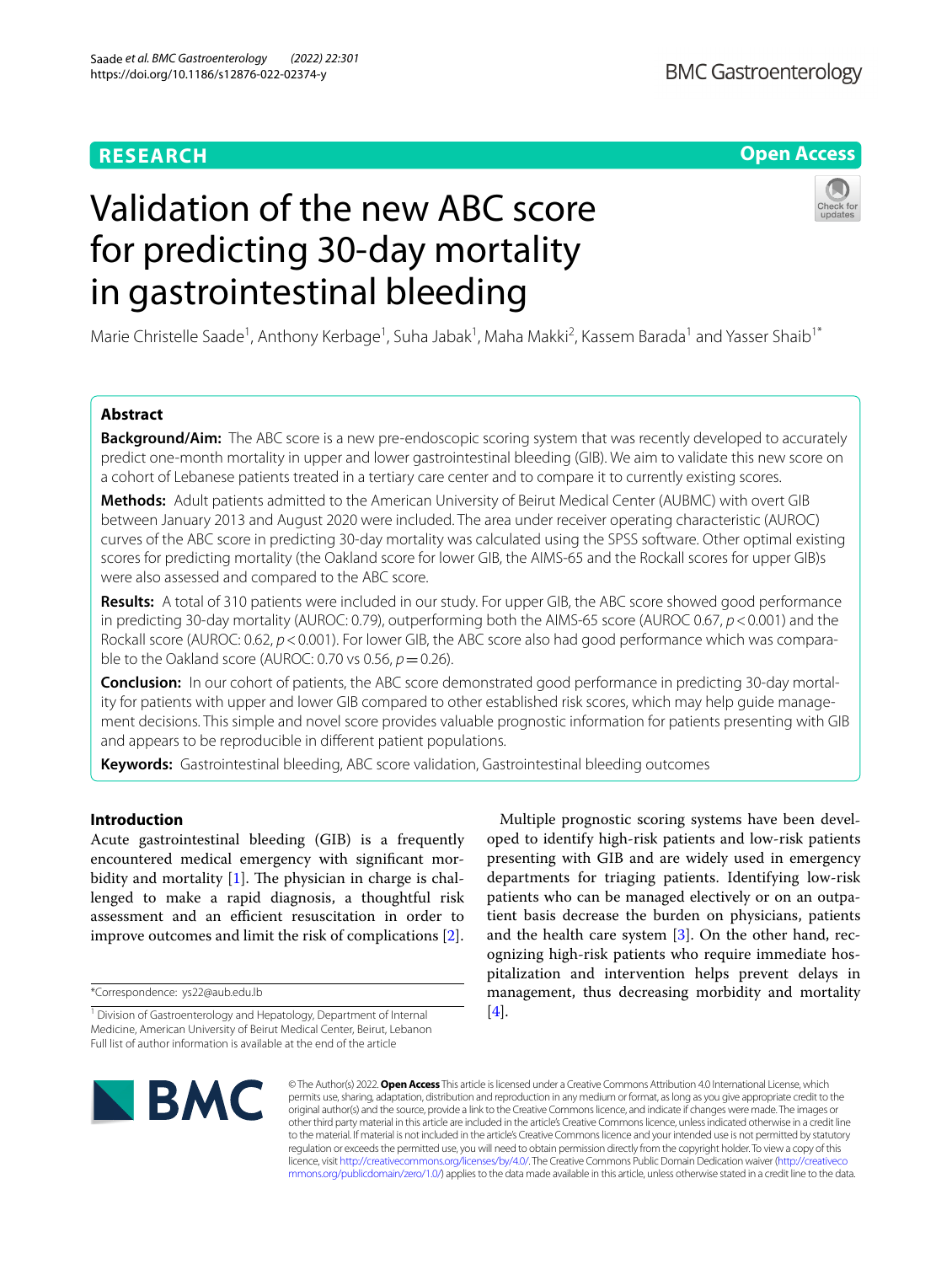The AIMS65 and Progetto Nazionale Emorragia Digestiva (PNED) have been shown to most accurately predict mortality among patients with upper gastrointestinal bleeding (UGIB)  $[5]$  $[5]$ . The Glasgow-Blatchford score is superior to other scores in identifying low-risk patients who could be managed on an outpatient basis [\[6](#page-5-1)]. Overall, prognostic scores have a higher accuracy in nonvariceal UGIB compared to variceal bleeding [\[7](#page-5-2)]. In lower gastrointestinal bleeding (LGIB), most prognostic scores are poor at predicting mortality with modest area under receiver operating characteristic (AUROC) curves [\[8](#page-5-3)]. According to the British Society of Gastroenterology, the newly developed Oakland score is the preferred scoring system for predicting mortality in LGIB [[9\]](#page-5-4).

It is often challenging to accurately confrm the location of GIB (upper or lower GIB) upon presentation before endoscopic investigation, which makes it difficult to use prognostic scores that are specifc to bleeding location. Ideally one prognostic score applicable in upper and lower GIB irrespective of the etiology would be most useful clinically  $[10]$  $[10]$ . The recent UK National Confidential Enquiry into Patient Outcome and Death (NCEPOD) recommends the development of one score that could help direct the management of any patient presenting with GIB independently of the bleeding location.

In 2020, Laursen SB et al. developed the Age, Blood tests and Comorbidities (ABC) score, which was appealing in that it is relatively simple to calculate, and accurately predicts 30-day mortality in patients presenting with both upper and lower GIB. The ABC was also shown to have a superior performance when compared to previously established prognostic scores [[10\]](#page-5-5). Physicians managing acute GIB are still unaccustomed with the ABC score because it is still relatively new, and was developed during the COVID-19 pandemic [[11\]](#page-5-6). Additionally, few studies have attempted to validate it on diferent patient populations.

Thus, in this study, we aimed to validate the ABC score in patients presenting with GIB to the American University of Beirut Medical Center (AUBMC). Our goal is to defne its accuracy in risk-stratifcation and prediction of mortality compared to previously developed prognostic scores.

#### **Methods**

#### **Study design and population**

This is a single center cohort study that included all adult patients admitted to AUBMC with overt GIB between January 2013 and August 2020. The data was obtained from a database that prospectively includes patients presenting with GIB to our center.

Patients younger than 18 years old, patients with known Infammatory Bowel Disease (IBD), pregnant women, and/or patients presenting with occult GIB were excluded. The definition of overt upper or lower GIB included hematemesis, coffee ground emesis, melena, and hematochezia. Bleeding was considered upper gastrointestinal bleeding (UGIB) when coffee ground emesis or hematemesis was reported and/or stigmata of recent hemorrhage (SRH) was shown in the upper gastrointestinal tract by endoscopy.

Bleeding was considered lower gastrointestinal bleeding (LGIB) when hematochezia was reported and/or SRH was demonstrated in the colon by colonoscopy with no other UGIB source.

Data collected included demographics (age, gender), comorbidities (ischemic heart disease, diabetes, liver cirrhosis, renal failure, malignancy), age-adjusted Charlson Comorbidity Index (CCI) score, home medications (including aspirin, non-aspirin anti-platelets, anticoagulants or non-steroidal anti-infammatory drugs), vital signs upon presentation, physical examination on presentation (level of consciousness, abdominal examination, digital rectal examination), symptoms occurring within 72 h and 30 days of presentation, initial laboratory data (hemoglobin, urea, creatinine, albumin), blood transfusion, fndings of endoscopy, location of GIB and all-cause death within 30 days. After one month duration, the follow up was performed by calling patients on their personal number. If patients were already deceased or did not respond after multiple trials, we used to address their emergency contact.

In order to calculate the ABC score we substituted the value of CCI to its equivalent in the ASA score based on the categorization of severity. A CCI score  $\leq$  2 is considered mild in severity and was considered equivalent to an ASA score of 1–2. Similarly, a CCI score of 3 or 4 (moderate) was substituted by an ASA score of 3 and a CCI score  $\geq$  5 (severe) by an ASA score of 4. [[12,](#page-5-7) [13\]](#page-5-8)

### **Statistical analysis**

The Statistical Package for the Social Sciences (SPSS) version 23.0 was used for data cleaning, management and analysis. Descriptive statistics are expressed as means, and standard deviation  $(\pm SD)$  for continuous variables and frequencies and percentages for categorical variables. The comparison of different AUROCs and generation of p-values and fgures was done using Stata Statistical Software.

#### *Validation of the ABC risk score in UGIB and LGIB*

External validation of the ABC score's ability to predict 30-day mortality in upper and lower GIB was performed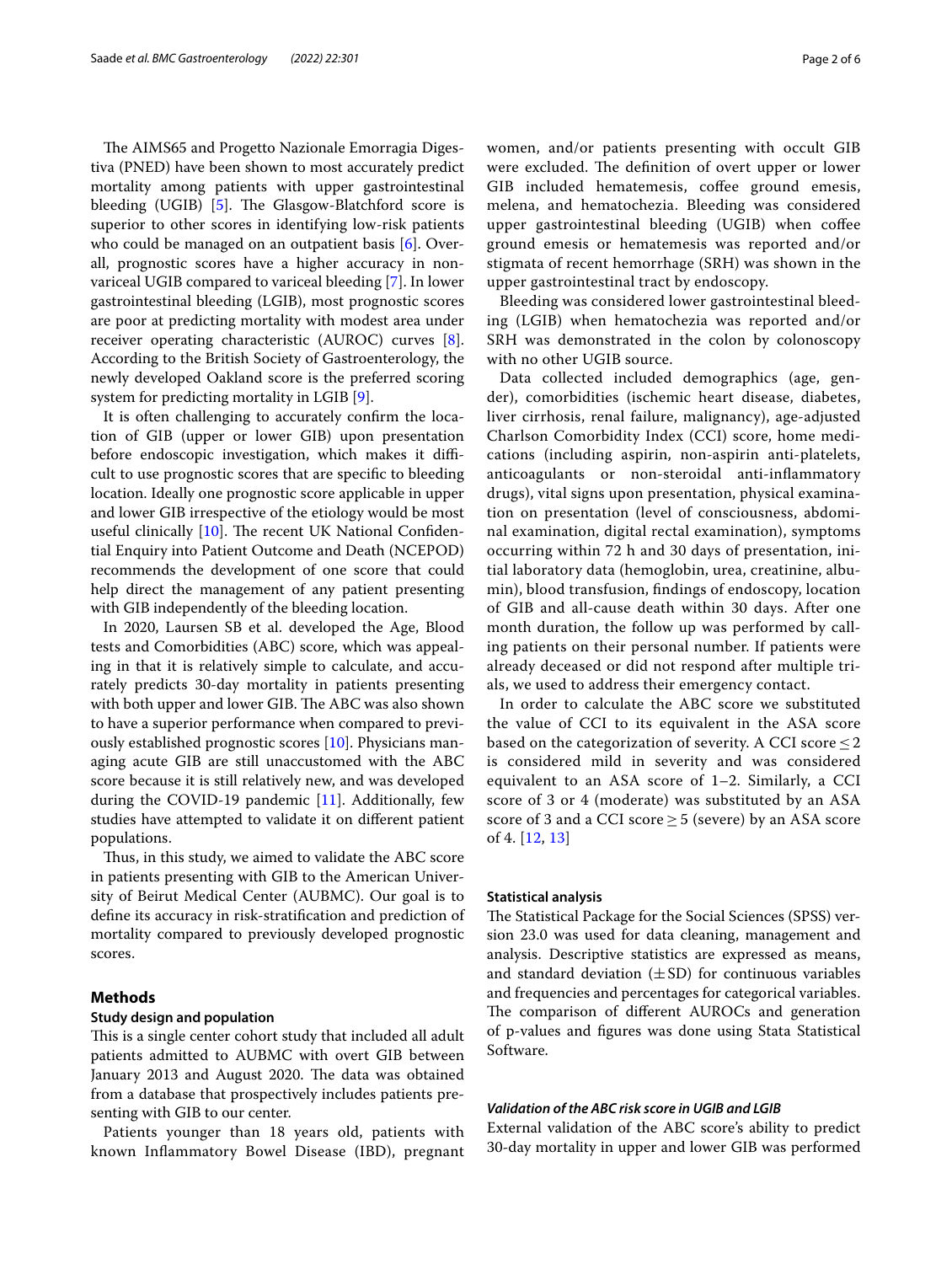by evaluating the AUROC (area under receiver operating characteristic), sensitivities and specifcities using the above-described cohort.

## *Comparison of the performance of the ABC risk score with optimal existing scores for predicting mortality*

The discriminative ability of the ABC score in predicting 30-day mortality in upper GI bleed was compared with both the ROCKALL and the AIMS-65 scores using the AUROCs. In prediction of the mortality in lower GIB, the ABC score was compared with the OAKLAND score using the AUROCs as well.

### **Results**

#### **Patients characteristics**

A total of 310 patients were included, 199 (63%) were men and 111 (37%) were women with a mean age of  $68.16 \pm 17.1$  years. The mean age-adjusted CCI for all included patients was 2.6. Of all patients, 198 (63.9%) received blood transfusion, 88 (28.4%) were on antiplatelet upon admission, 62 (20%) on anticoagulation and 41 (13.2%) on both antiplatelet and anticoagulation medications. Among all included patients, 185 (59.7%) had UGIB, 99 (31.9%) had LGIB and 26 (8.4%) had GIB of unspecifed location. After a one-month period, 22 deaths (16.3%) were recorded among upper GIB patients, and 10 deaths were recorded among lower GIB patients (10.1%), with cardiovascular death and sepsis being the most frequent causes of death in both groups. Moreover 6 deaths were noted with unknown GI bleeding location.

The detailed characteristics of all included patients are shown in Table [1](#page-2-0).

The causes of gastrointestinal bleeding were diverse. The most frequent causes among patients with UGIB were peptic ulcer disease and esophageal/gastric varices with 90 (48.6%) and 31 (16.8%) patients respectively. As for the group with LGIB, diverticulosis and hemorrhoids were the most reported with 25 (25.3%) and 12 (12.1%) patients respectively.

The causes of bleeding for UGIB and LGIB patients are detailed in Table [2](#page-3-0) and [3](#page-3-1).

#### **Score performance**

The ABC score is classified as low  $(\leq 3)$ , medium (4–7) and high risk ( $\geq$  8).(11) In fact, 86, 176 and 48 of our patients were respectively characterized as low, medium and high risk for 30-day mortality as to their ABC score. The proportion of death corresponding to low (2.3%), medium (13.1%) and high (27.1%) risk patients was shown signifcantly diferent between the three groups (p-value < 0.001) as well as in harmony <span id="page-2-0"></span>**Table 1** Baseline demographic and clinical characteristics and outcomes of patients presenting with gastrointestinal bleeding

| Female gender – no. (%)             | 111(35.8)    |
|-------------------------------------|--------------|
| Mean age - yr. (sd)                 | 68.16 (17.1) |
| Mean age-adjusted CCI - (sd)        | 2.6(2.3)     |
| AT upon presentation - no. (%)      |              |
| AP only                             | 88 (28.4)    |
| AC only                             | 62 (20.0)    |
| AP and AC                           | 41 (13.2)    |
| $NSAIDs - no. (%)$                  | 29 (9.4)     |
| GIB Location - no. (%)              |              |
| UGIB                                | 185 (59.7)   |
| LGIB                                | 99 (31.9)    |
| Mean initial SBP - mmHg (sd)        | 123.3 (22.0) |
| Mean initial hemoglobin - g/dL (sd) | 9.4(2.7)     |
| Mean BUN - mg/dL (sd)               | 40.5 (30.2)  |
| Mean creatinine - mg/dL (sd)        | 1.5(1.5)     |
| Mean albumin - g/L (sd)             | 32.4 (6.9)   |
| Transfusion - no. (%)               | 198 (63.9)   |
| 1-month mortality - no. (%)         | 38 (12.3)    |
| Among UGIB                          | 22 (16.3)    |
| Among LGIB                          | 10(10.1)     |
| Causes of mortality - no. (%)       |              |
| Among UGIB                          |              |
| Cardiovascular                      | 5(22.7)      |
| Sepsis                              | 9(40.9)      |
| Gastrointestinal bleeding           | 2(9.1)       |
| Systemic cancer                     | 4(18.2)      |
| Multiorgan failure                  | 2(9.1)       |
| Among LGIB                          |              |
| Cardiovascular                      | 1(11.1)      |
| Sepsis                              | 4(44.4)      |
| Gastrointestinal bleeding           | 1(11.1)      |
| Systemic cancer                     | 1(11.1)      |
| Multiorgan failure                  | 2(22.2)      |

*Age-Adjusted CCI*, *Age-adjusted Charlson Comorbidity Index, AT, Antithrombotic, AP, Antiplatelet, AC, Anticoagulant, NSAIDs, Non-steroidal anti-infammatory drugs, GIB, Gastrointestinal bleeding, UGIB, Upper gastrointestinal bleeding, LGIB, Lower gastrointestinal bleeding, SBP, Systolic blood pressure, Hb, Hemoglobin*

with the severity of the risk assessment. These results are detailed in Table [4.](#page-3-2)

#### *Upper GI bleeding*

Among patients with UGIB, the ABC score **(AUROC 0.79)** showed the best discriminative ability for predicting 30-day mortality compared to the AIMS-65 score (AUROC 0.67; *p*-value < 0.001) and to the Rockall score (AUROC 0.62; *p*-value < 0.001).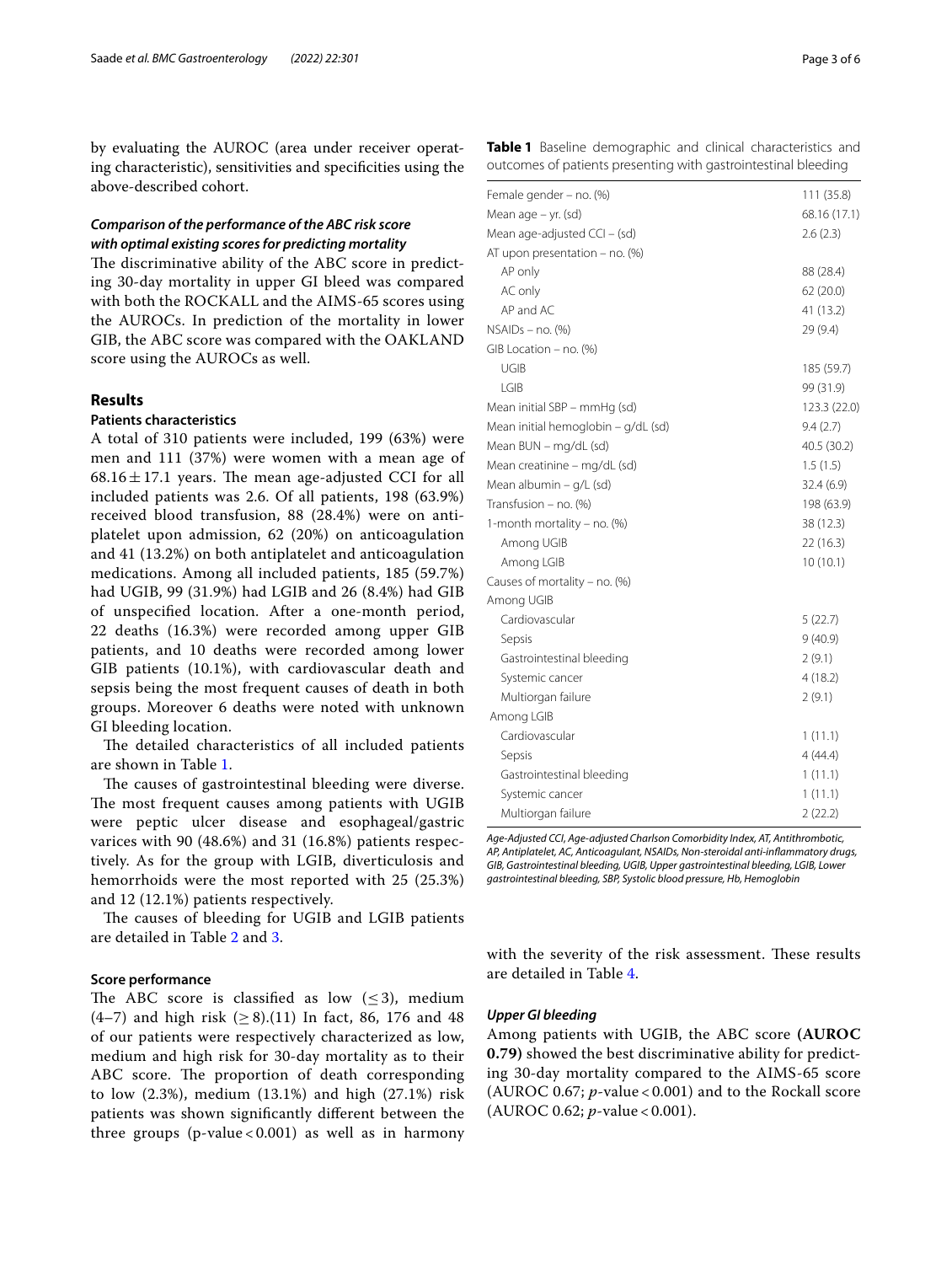#### <span id="page-3-0"></span>**Table 2** Causes of bleeding in UGIB patients

| Cause of bleeding in UGIB patients - no. (%) | UGIB      |
|----------------------------------------------|-----------|
| Peptic ulcer disease                         | 90 (48.6) |
| Esophageal/gastric varices                   | 31 (16.8) |
| Unknown                                      | 28 (15.1) |
| Luminal GL cancer                            | 11(5.9)   |
| Arterio-venous malformation                  | 11(5.9)   |
| Dieulafoy's lesion                           | 5(2.7)    |
| Mallory Weiss tear                           | 2(1.1)    |
| Mesenteric ischemia                          | 2(1.1)    |
| Anastomotic lesions                          | 2(1.1)    |
| Cameron lesion                               | 1(0.5)    |
| Polyp                                        | 1(0.5)    |
| Post-sphincterotomy                          | 1(0.5)    |

<span id="page-3-1"></span>**Table 3** Causes of bleeding in LGIB patients

| Cause of bleeding in LGIB patients – no. (%) | UGIB     |
|----------------------------------------------|----------|
| Diverticulosis                               | 25(25.3) |
| Hemorrhoids                                  | 12(12.1) |
| Unknown                                      | 12(12.1) |
| Luminal GI cancer                            | 11(11.1) |
| Arterio-venous malformation                  | 10(10.1) |
| Colitis                                      | 6(6.1)   |
| Polyp                                        | 6(6.1)   |
| Peptic ulcer disease                         | 6(6.1)   |
| Post-polypectomy                             | 2(2)     |
| Colonic ulcer                                | 2(2)     |
| Dieulafoy's lesion                           | 2(2)     |
| Ischemic colitis                             | 1(1)     |
| Meckel's diverticulum                        | 1(1)     |
| Post-sphincterotomy                          | 1(1)     |
| Radiation proctitis                          | 1(1)     |
| Anal fissure                                 | 1(1)     |

<span id="page-3-2"></span>**Table 4** ABC Score compared to the relative risk of mortality.  $(p < 0.001)$ 

| ABC Score 30-day<br>mortality risk | Number of total<br>patients (%) | Number of 30-days<br>mortality patients<br>(9/6) |
|------------------------------------|---------------------------------|--------------------------------------------------|
| Low risk $(< 3)$                   | 86 (27.7%)                      | 2(2.3%)                                          |
| Medium risk (4-7)                  | 176 (56.7%)                     | 23 (13.1%)                                       |
| High risk $(>8)$                   | 48 (15.4%)                      | 13 (27.1%)                                       |

#### *Lower GI bleeding*

Among patients with LGIB, the ABC score **(AUROC 0.7)** demonstrated a satisfactory performance in predicting 30-day mortality and was comparable to the Oakland score (AUROC 0.56; *p*-value=0.26).

Figure [1](#page-4-4) shows the performance of the ABC score in upper and lower GI bleeding patients.

The means of the prognostic scores for upper and lower GI bleeding (AIMS-65, Rockall, GBS, ABC and Oakland score) are disclosed in Table [5](#page-4-5).

#### **Discussion**

In 2020, the ABC score was developed to accurately predict 30-day mortality in patients presenting with GIB. Compared to previously used scores, the ABC score can be calculated early after patient presentation and has a good performance in predicting mortality in patients with both UGIB and LGIB.

This recently developed score needs to be validated on various populations in diferent settings to prove its superiority. In our study, we analyzed the performance of this score in the Lebanese population among a cohort of patients presenting with GIB and compared it to other existing scores.

In our cohort, the ABC score demonstrated the best performance in predicting 30-day mortality for patients with UGIB when compared to other calculated scores. Our results came in harmony with previous studies. In fact, according to Laursen et al. the ABC score in UGIB patients (AUROC 0.81) performed better than any of the available UGIB scores for predicting 30-day mortality [[10\]](#page-5-5). Moreover, in three additional studies by Mules et al., Safouri et al. and Liu et al., the ABC score outperformed all other scores for 30-day mortality in patients with UGIB with an AUROC of 0.85, 0.86 and 0.72 respectively [\[14–](#page-5-9)[16\]](#page-5-10).

For LGIB, few studies have investigated the performance of ABC score in predicting mortality. According to Laursen et al., the ABC score is superior to the existing LGIB scores. In our population the ABC score was shown comparable to the Oakland score (AUROC 0.7).

Based on our fndings, we endorse the use of the ABC score in lieu of traditional scores to stratify the severity of the presentation.

There are some limitations to our study. First, this was a single center study, and the number of patients was small. We initially had a larger cohort of patients presenting with GIB, but we could not include them all because of missing albumin and INR levels. This may have introduced some unwanted bias and has reduced our sample size. In addition, most of our patients presented with UGIB leading to a smaller number of patients with LGIB. This may explain why the difference in performance between the ABC and Oakland scores in LGIB did not reach statistical signifcance. For this reason, further cohorts with larger number of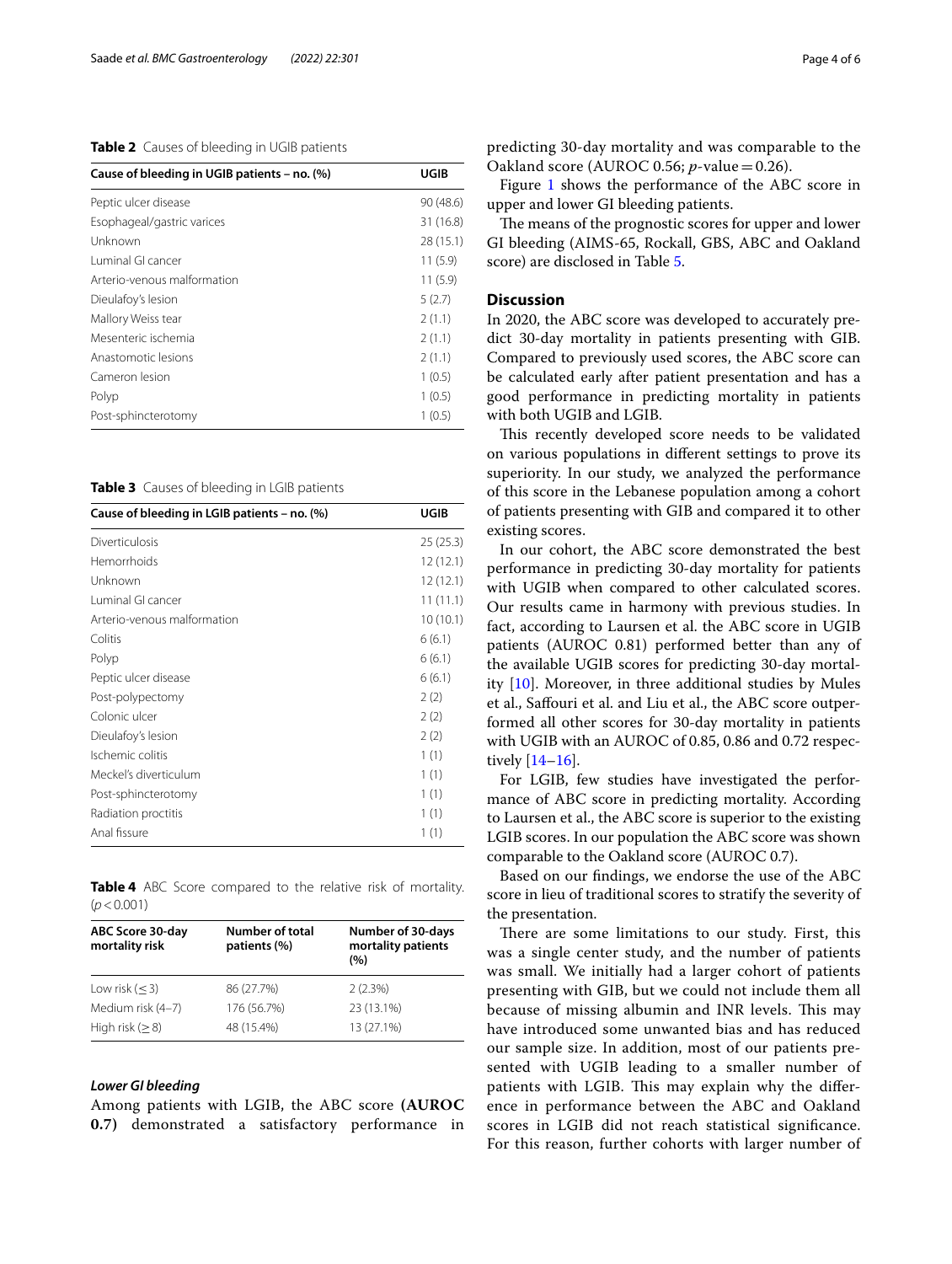

<span id="page-4-5"></span><span id="page-4-4"></span>

|  | Table 5 Prognostic scores of UGIB and LGIB patients |  |  |
|--|-----------------------------------------------------|--|--|
|--|-----------------------------------------------------|--|--|

|               | <b>Mean in UGIB patients</b><br>(S.D.) | <b>Mean in LGIB</b><br>patients (S.D.) |
|---------------|----------------------------------------|----------------------------------------|
| AIMS-65 score | 1.44 (1.08)                            | 1.55(1.05)                             |
| Rockall score | 3.84(1.12)                             |                                        |
| GBS score     | 9.53(3.93)                             | 6.81(4.50)                             |
| ABC score     | 5.26(2.60)                             | 4.94 (2.28)                            |
| Oakland score |                                        | 19.24 (6.44)                           |

*S.D. Standard Deviation*

patients are needed to validate the use of this new score in LGIB patients. Second, since the ASA score, one of the components of the ABC score, was not determined for all patients upon admission, we instead used the age-adjusted Charlson Comorbidity Index (CCI) as an equivalent [[12\]](#page-5-7). Although these scores have some differences [\[17](#page-5-11)], Lavelle et al. report a excellent agreement between them [\[13](#page-5-8)].

So far, the ABC score seems superior to all other existing scores for predicting 30-day mortality in UGIB and has a good performance in predicting 30-day mortality in LGIB. This tool is useful to help physicians identify high-risk patients and adapt an aggressive management plan and close monitoring.

#### **Acknowledgements**

Not Applicable.

#### **Author contributions**

M.S. and S.J. wrote the main manuscript text and prepared the fgure and table, A.K. and M.M. performed the statistical analysis, K.B. and Y.S. designed the study and revised it. All authors reviewed and approved the fnal version of the manuscript.

#### **Funding**

Not Applicable.

#### **Availability of data and materials**

The datasets used and/or analyzed during the current study will be available from the corresponding author on reasonable request.

#### **Declarations**

#### **Ethics approval and consent to participate**

The study protocol was reviewed and approved by the Institutional Review Board of the American University of Beirut Medical Center (AUBMC). Patients who provided informed consent were included in our study. This study was conducted in accordance with the Declaration of Helsinki.

#### **Consent for publication**

Not applicable.

#### **Competing interests**

The authors declare that they have no competing interests.

#### **Author details**

<sup>1</sup> Division of Gastroenterology and Hepatology, Department of Internal Medicine, American University of Beirut Medical Center, Beirut, Lebanon. 2 <sup>2</sup> Biostatistics Support Unit, Clinical Research Institute, American University of Beirut Medical Center, Beirut, Lebanon.

Received: 11 March 2022 Accepted: 13 June 2022 Published online: 21 June 2022

#### **References**

- <span id="page-4-0"></span>1. Nable JV, Graham AC. Gastrointestinal bleeding. Emerg Med Clin North Am. 2016;34(2):309–25.
- <span id="page-4-1"></span>2. Samuel R, Bilal M, Tayyem O, Guturu P. Evaluation and management of Non-variceal upper gastrointestinal bleeding. Dis Mon. 2018;64(7):333–43.
- <span id="page-4-2"></span>3. Rout G, Sharma S, Gunjan D, Kedia S, Nayak B. Shalimar null Comparison of various prognostic scores in variceal and non-variceal upper gastrointestinal bleeding: A prospective cohort study. Indian J Gastroenterol. 2019;38(2):158–66.
- <span id="page-4-3"></span>Tham J, Stanley A. Clinical utility of pre-endoscopy risk scores in upper gastrointestinal bleeding. Expert Rev Gastroenterol Hepatol. 2019;13(12):1161–7.